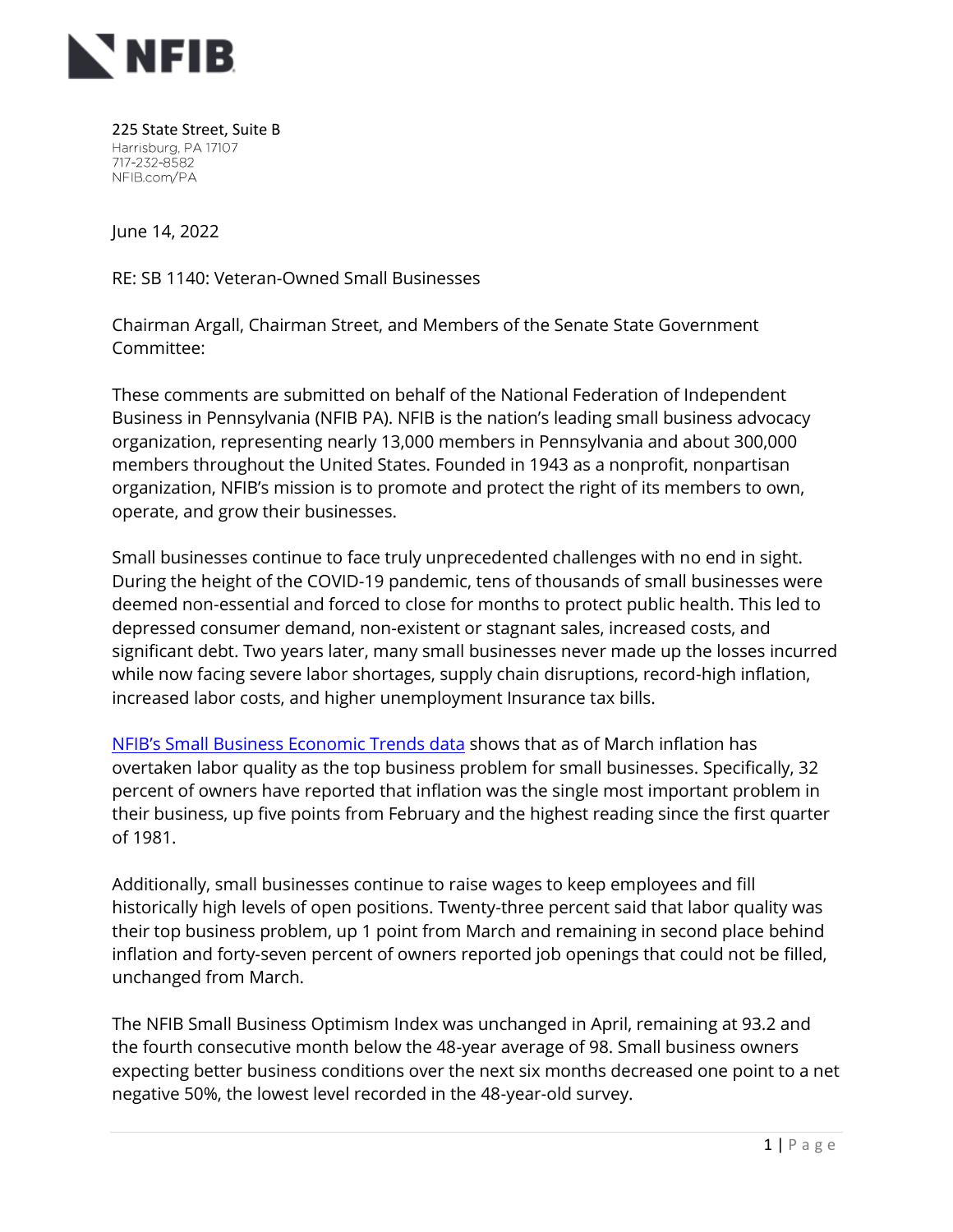## *The current environment is unsustainable for the state's economy, local communities, and our Main Streets which bring life and vibrancy to our communities.*

The above statistics indicate that small and independent businesses are still experiencing significant difficulties related to the COVID-19 pandemic. When businesses were forced to shut down, manufacturing and production ceased, too. When workers were laid off and provided sizeable checks from the state and federal government, some never came back. The current supply chain disruption was predictable, but the magnitude has far surpassed expectations.

If nothing else, the supply chain disruptions have shed light on the importance of manufacturing products domestically, when possible, rather than a reliance on other countries.

Unfortunately, Pennsylvania has not fared well in comparison to other states when it comes to attracting and retaining businesses. Despite being the 6th largest economy in the nation, Pennsylvania ranks 43rd in creating new jobs and is the 8th worst state to start a business. Additionally, Pennsylvania is currently ranked 36th in the United States for its economic outlook and 40th in the country for its recent economic performance.

## *Legislative Review*

While NFIB is supportive of the concepts contained in SB 1140, we do have concerns with policies that attempt to prop up one group over another. Are these really the best ways to provide equal chances of success to small businesses in Pennsylvania?

Since procurement disparities were identified, in this instance for veteran owned businesses as well as minority owned businesses, how many other disparities are contained in the current procurement process? If we dug a little bit deeper, would we find additional disparities? Should we instead be looking at overhauling the entire procurement process instead of creating a carve out? Anytime we create a carve out for one group we are pointing to an example of a flawed policy. These policies should be changed.

In a much broader sense, anytime government interferes with the free market they are picking winners and losers. Typically, this has come in the form of tax credits for certain industries or excluding certain products from state sales tax, for example.

We agree with the provisions in the bill to provide education and assistance with complying with the current procurement process. However, we would also suggest steps to simplify the process for the small business community. Small businesses often lack the same resources as large companies, and all duties typically fall on the owner. Simplicity is paramount.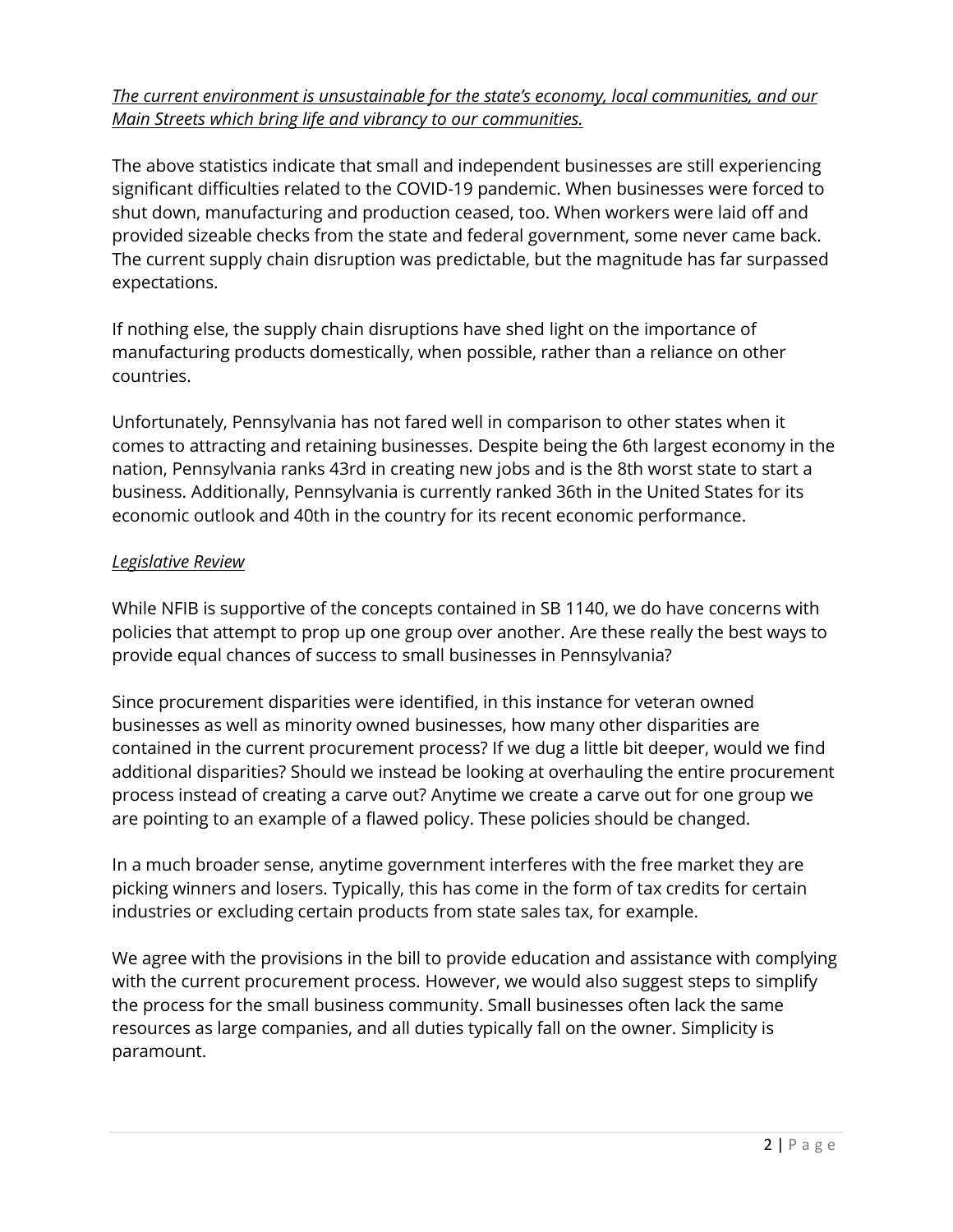Under the bill, the Department of General Service would also be required to complete a disparity study every five years, which would be used by the secretary of DGS to set 'aspirational targets' of small diverse and veteran-owned business participation. Will this study merely become another costly piece of paper that sits on the shelf? In theory, these programs could help some additional small businesses partake in the state procurement process, but historically the state has not done a good job at picking winners and losers. Any proposal must avoid the pitfalls and fraud that we have seen in other programs, for example those recently experienced by the Paycheck Protection Program (PPP).

With the PPP, many small businesses were shutout of the program due to larger companies soaking up the majority of the funds. According to [The New York Times,](https://www.nytimes.com/2020/12/02/business/paycheck-protection-program-coronavirus.html?action=click&module=Top%20Stories&pgtype=Homepage) about 600 businesses, including dozens of national chains, got \$10 million loans, the maximum amount available under the \$525 billion program. Only 1% of borrowers received more than a quarter of the total funds given out.

Additionally, around 1.8 million of the program's 11.8 million loans — more than 15 percent — totaling \$76 billion had at least one indication of potential fraud.

We must also look at potential impacts on other small businesses. If you are propping one classification of business up, is there any harm caused to the other non-included businesses? More often than not these policies create unintended consequences requiring additional carve outs.

We share a common interest of needing, and wanting, to attract new entrepreneurs to the Commonwealth, and to assist the existing small businesses already located here.

NFIB members and small business owners want tax reform that will have a much longer and greater impact. We haven't heard any of our membership complain about this issue in the past two years, and we are not saying this isn't an issue, but we have heard from many who don't need to worry about procurement because they don't know if they will be in business much longer. The General Assembly has a once in a lifetime opportunity to improve the tax climate of the state.

Real tax reform is what is needed in Pennsylvania if the General Assembly is going to get serious about helping our small businesses on Main Street. While 'C' Corps can utilize Net Operating Losses (NOLs) of up to 40% on their federal tax filings, pass through entities, which make up 75% of NFIB's membership, cannot utilize NOLs at all. This puts our struggling small businesses at a major disadvantage when compared with corporations. What better tax policy than to direct the tax breaks to those business entities that actually suffered a loss?

Not allowing small businesses to utilize some of the same tax strategies at large corporations discourages risk and growth and is unattractive to prospective businesses looking to relocate to the Commonwealth. Historically, proposals to allow pass-through